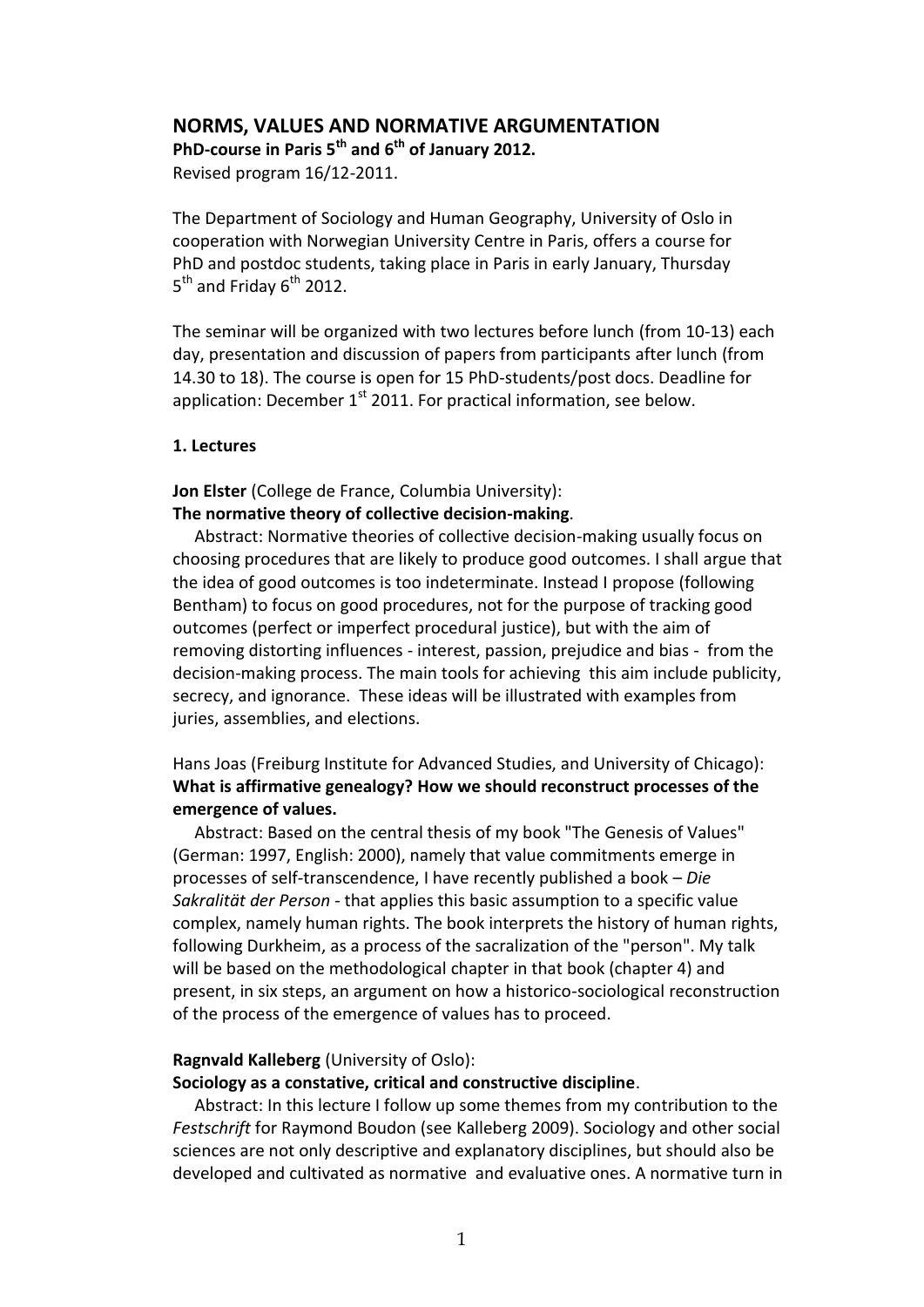social sciences during the last 30-40 years, developed by contributors such as Rawls, Habermas, Sen and Boudon, has produced convincing arguments for rationality in normative argumentation in daily life and in science. What can it mean in more concrete terms that the social sciences are normative disciplines? I shall argue for two main consequences: that they have a critical task (evaluate existing social realities) and a constructive task (answering research questions about desirable and feasible alternatives to existing realities).

**Gianluca Manzo** (Research Fellow, CNRS – GEMASS, Reader University of Paris-Sorbonne (Paris IV).

### **Notes on Boudon's Conception of Analytical Sociology.**

Due to health problems Raymond Boudon (Institut de France, Académie des sciences morales et politiques) can not give his lecture as planned. But all participants get his paper to read before we meet in Paris: 'Analytical sociology' and the explanation of (representational and normative) beliefs. Boudon's abstract of the paper: "The sociological works considered as genuine scientific achievements follow three rules common to all scientific disciplines. They are at the root of the sociological paradigm becoming popular today under the label "analytical sociology". These rules are crucial notably as far as the sociological explanation of beliefs, both representational and normative, is concerned, as examples drawn from the work of classical and modern social scientists will illustrate."

Manzo discusses the paper, giving a lecture on Boudon's conception of analytical sociology. (Participants have in additon to Boudon's paper also received two of Manzo's recent articles on the subject.)

Elster and Kalleberg will lecture on Thursday. Elster in the first session (10 – 11.20, Kalleberg in the second (11.40-13).

Manzo and Joas lecture on Friday. Manzo in the first session (10-11.20), Joas in the second (11.40-13).

Elster will comment papers on Thursday afternoon, Joas and Manzo on Friday afternoon, Kalleberg both days.

### **2. General theme and readings**.

The general topic of the workshop is about the nature of norms and values in culture and society, the creation and development of values and norms, and normative argumentation in science. One of the subtopics is the discussion of the (ir)rationality of normative argumentation in society and science ("cognitivism" and "non-cognitivism" in relation to norms and value judgments).

**Reading list for participants**. (It is relatively short, but contains a large number of references to relevant literature that can be followed up according to the specific interests of participants.)

Boudon, R. (2010): "Ordinary vs. Instrumental Rationality", article published with comments and rejoinder in *Kölner Zeitschrift für Soziologie und Sozialpsychologie* (pp. 87-118, *Sonderheft* 50).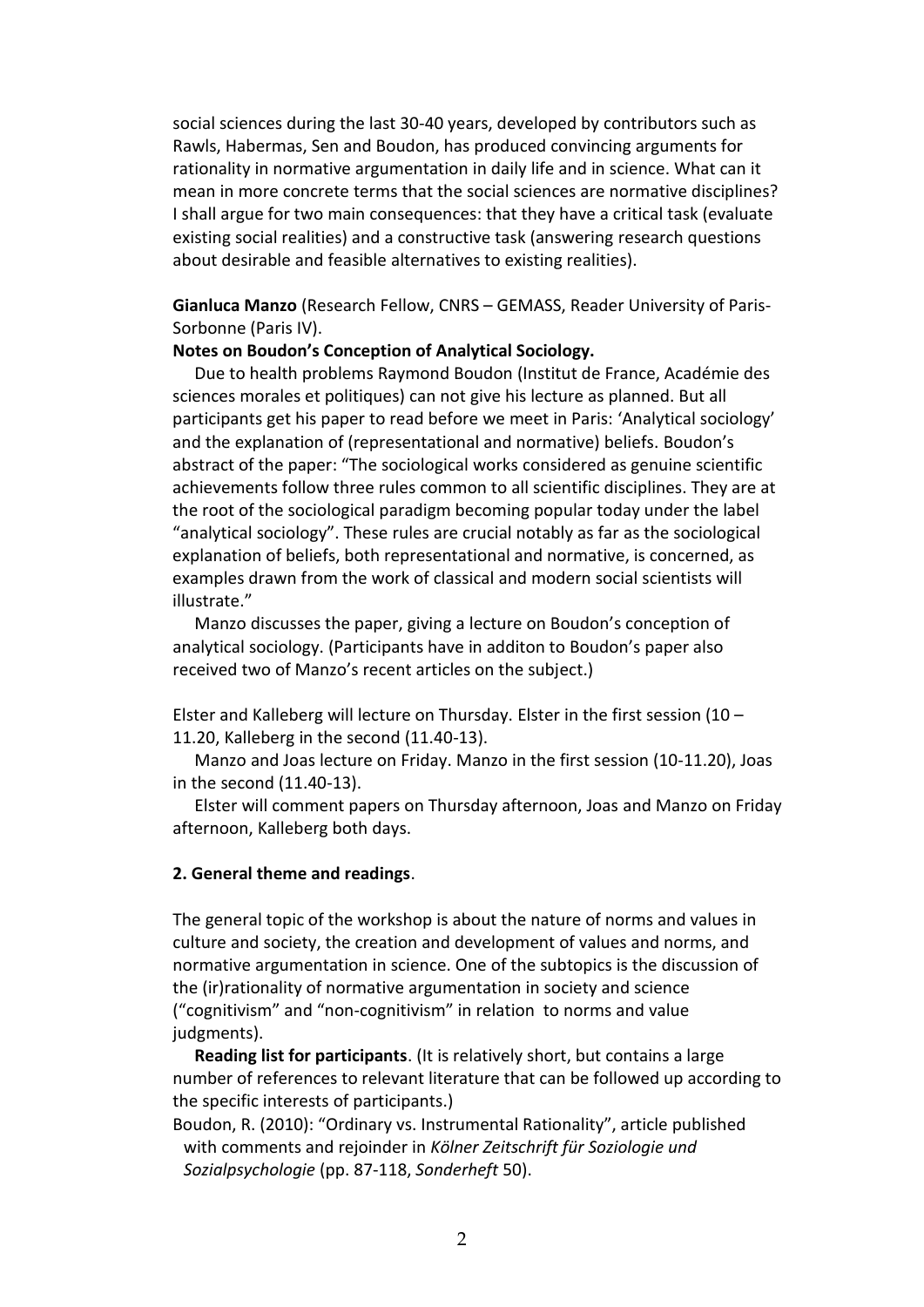- Boudon, R. (2010): "The Cognitive Approach to Morality", Ch. 2, pp. 15-33 in S. Hitlin, S. Vaisey (eds.), *Handbook of the Sociology of Morality*. Springer Science & Business Media.
- Boudon, R. (2011): "Modernization, Rationalization and Globalization", pp. 21- 36, *Proto Sociology. An International Journal of Interdisciplinary Researc*h, vol. 27.
- Elster, J. (2012): Introduction, Ch. 1 (The normative study of decision-making) and Conclusion, from J. E. (forthcoming), *Preventing Mischief in Juries, Assemblies and Elections*. (Participants will receive the relevant parts of the manuscript).
- Joas, H. (2000): The Genesis of Values. (Chap. 1 on "Formulating the Question" and Ch. 10 on "Values and Norms: The Good and the Right"). Chicago: University of Chicago Press. (Also on Polity). (The whole book is relevant).
- Joas, H. "Max Weber and the Origins of Human Rights", in C. Camic, P. Gorsky, D. Trubek, (eds.), *Weber's Economy and Society*: A Critical Companion. Stanford University Press.
- Joas, H. (2008): "Punishment and Respect", pp. 159-177 in *Journal of Classical Sociology*, vol.8, no 2.
- Joas H. (2007): "Human Dignity: the Religion of Modernity?", Ch. 11 in H.J. *Do We Need Religion? On the Experience of Self-transcendence.* Paradigm.
- Kalleberg, R. (1993): "Implementing Work-Environment Reform in Norway. The Interplay Between Leadership, Labour and Law", pp. 404- 431 in Lafferty and Rosenstein (eds.): *International Handbook of Participation in Organizations.*  V*olume III*. Oxford: Oxford University Press.
- Kalleberg, R. (2007): "A Reconstruction of *The Ethos of Science*", pp. 137-160 in *Journal of Classical Sociology*, no 2.
- Kalleberg, R. (2009): "Can normative disputes be settled rationally? On Sociology as a normative discipline," pp. 251-269, Cherkaoui, M. and Hamilton, P. eds. Raymond *Boudon. A Life in Sociology*. Oxford, UK: The Bardwell Press. Vol. 2.
- Kalleberg, R. (2010): "The Ethos of Science and the Ethos of Democracy", pp. 182-213 in C. Calhoun ed., *Robert K. Merton. Sociology of Science and Sociology as Science*. New York, Columbia University Press.
- Manzo, G. (2010): "Analytical Sociology and Its Critics", pp. 129-170, *European Journal of Sociology*, vol. 51.
- Manzo, G. (2011): "The Whole is Greater than the Sum of its Parts: Some Remarks on the Oxford Handbook of Analytical Sociology", pp. 929-935, *European Review of Sociology*.

# **3. Practical information**.

The course is open for up to 15 PhD-students and post docs working with topics related to those focused in the workshop. Presenting a paper is not a necessary requirement for all participants, but there will be an opening for participants to present a paper. Those not presenting a paper are expected to read abstracts beforehand (1-3 pages), some will be asked to be discussants and all to participate in the discussion of papers. The application (not more than 1 page) shall give information about the applicant (discipline, institution), a short description of ongoing research (such as PhD-project), the relevance of the workshop for his